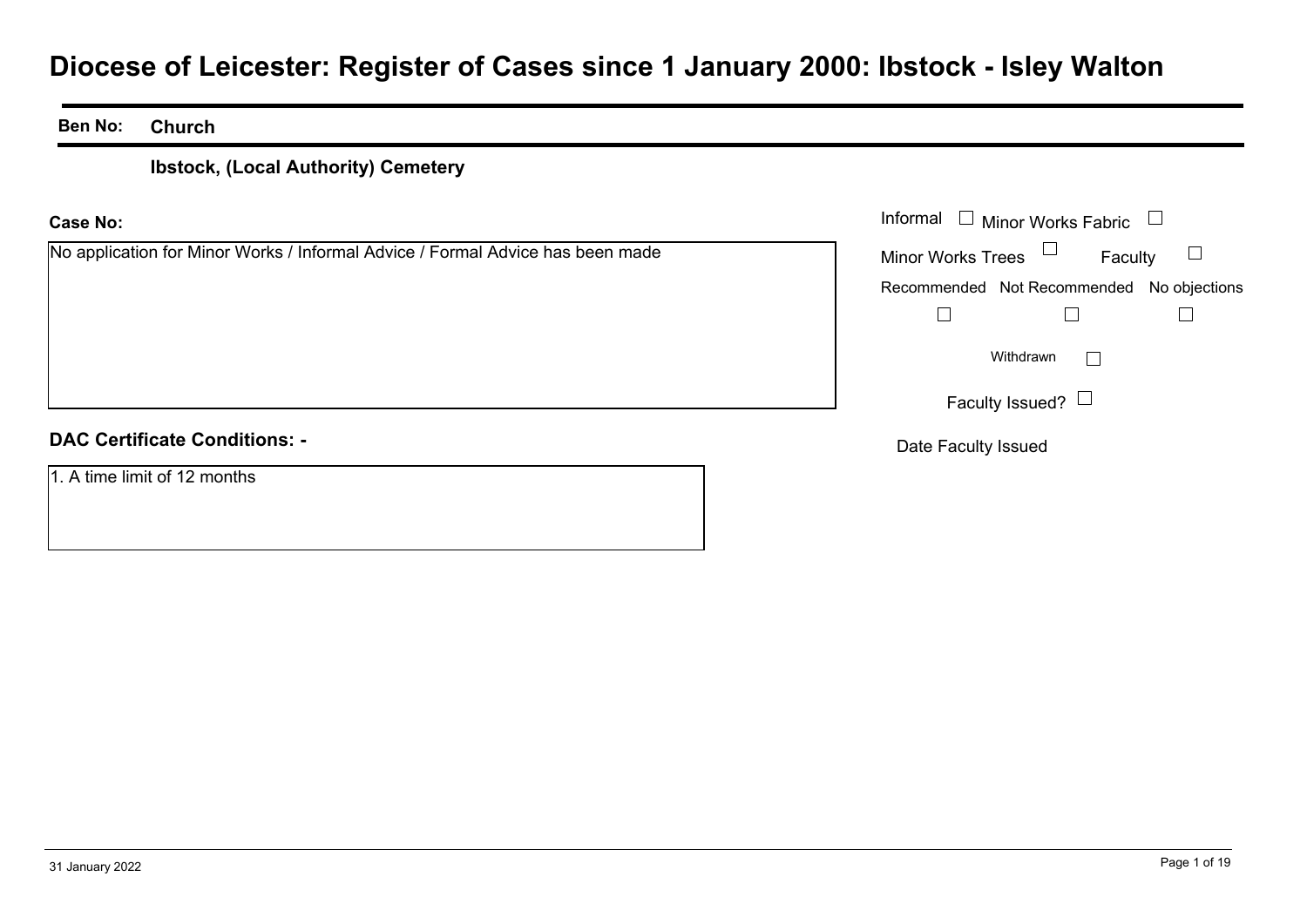### **Ben No: Church**

**20204 Ibstock, St Denys**

| L/1998<br><b>Case No:</b>            | Informal $\Box$ Minor Works Fabric $\Box$ |         |                      |
|--------------------------------------|-------------------------------------------|---------|----------------------|
| 1. Restoration of Tower              | Minor Works Trees $\Box$                  | Faculty | $\blacktriangledown$ |
| 2. Re-pointing of Spire              | Recommended Not Recommended No objections |         |                      |
|                                      | $\blacktriangledown$                      |         |                      |
|                                      | Withdrawn                                 |         |                      |
|                                      | Faculty Issued? $\vee$                    |         |                      |
| <b>DAC Certificate Conditions: -</b> | Date Faculty Issued                       |         | 16/07/2001           |
| 1. A time limit of 12 months         |                                           |         |                      |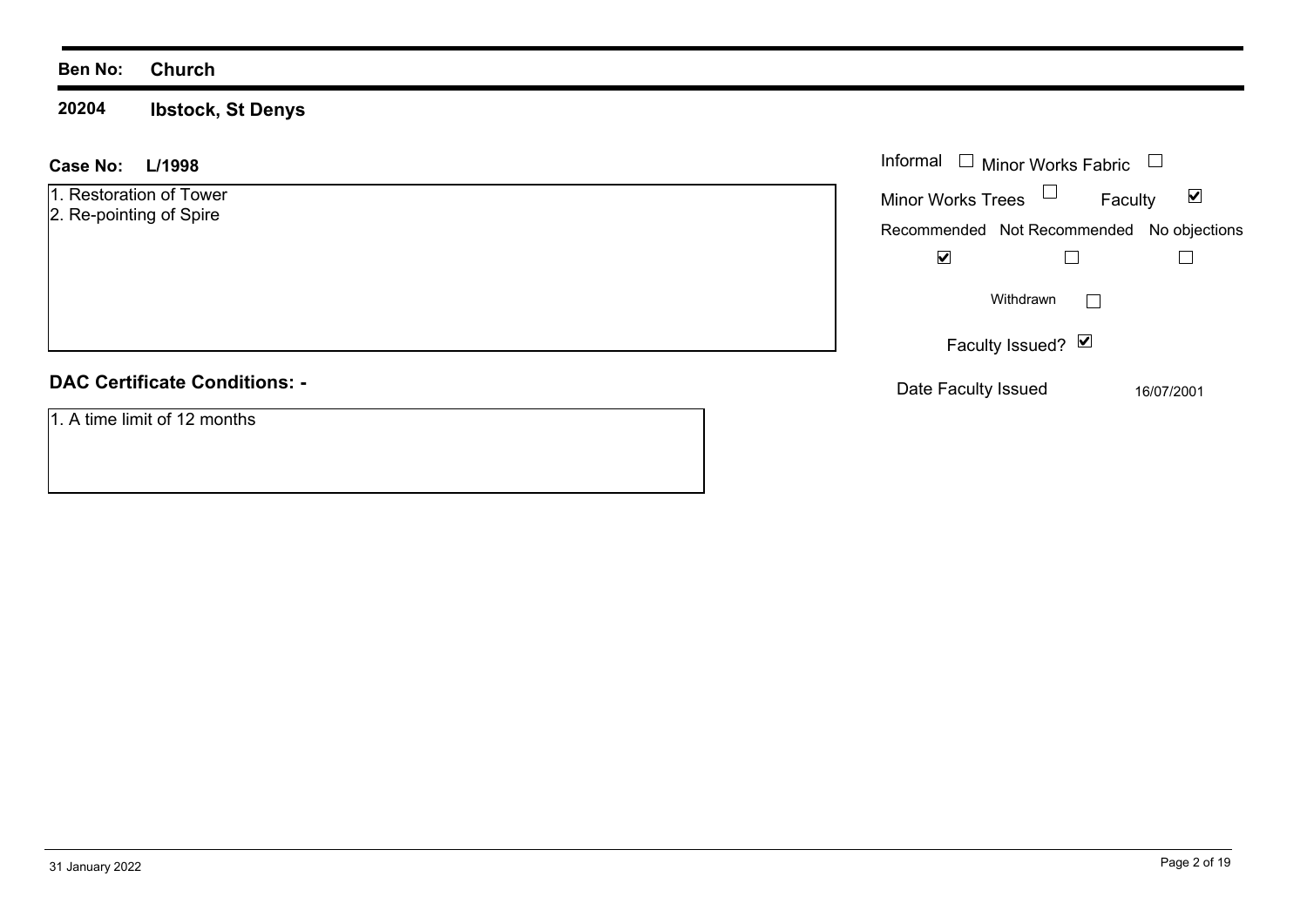| L019/2001<br><b>Case No:</b>         | Informal $\Box$ Minor Works Fabric $\Box$                                                               |
|--------------------------------------|---------------------------------------------------------------------------------------------------------|
| Sound Reinforcement System           | Minor Works Trees $\Box$<br>$\blacktriangledown$<br>Faculty                                             |
|                                      | Recommended Not Recommended No objections<br>$\blacktriangledown$<br>$\Box$<br>$\overline{\phantom{a}}$ |
|                                      | Withdrawn<br>$\Box$                                                                                     |
|                                      | Faculty Issued? Ø                                                                                       |
| <b>DAC Certificate Conditions: -</b> | Date Faculty Issued<br>01/06/2001                                                                       |
| 1. A time limit of 12 months         |                                                                                                         |
| <b>Case No:</b><br>L070/2003         | Informal $\Box$ Minor Works Fabric $\Box$                                                               |
| Installation of Bench in churchyard  | Minor Works Trees <sup>1</sup><br>$\blacktriangledown$<br>Faculty                                       |
|                                      | Recommended Not Recommended No objections                                                               |
|                                      | $\blacktriangledown$<br>$\Box$<br>$\Box$                                                                |
|                                      | Withdrawn<br>$\Box$                                                                                     |
|                                      | Faculty Issued? $\Box$                                                                                  |
| <b>DAC Certificate Conditions: -</b> | Date Faculty Issued                                                                                     |
| 1. A time limit of 12 months         |                                                                                                         |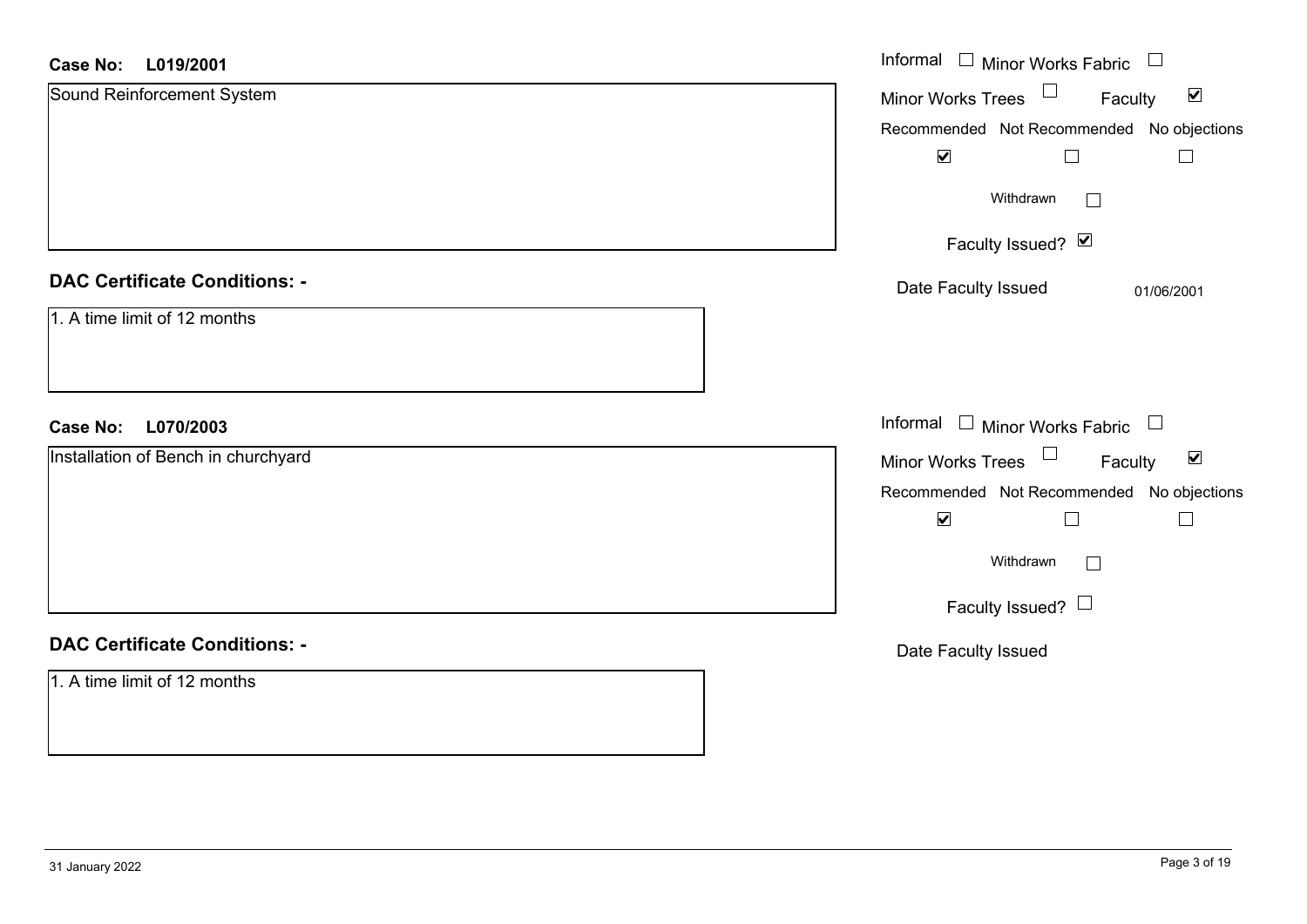| <b>Case No:</b><br>L032/2004                                                            | Informal $\Box$ Minor Works Fabric $\Box$                   |
|-----------------------------------------------------------------------------------------|-------------------------------------------------------------|
| Install floodlighting to the church, in accordance with the enclosed proposals          | Minor Works Trees<br>$\blacktriangledown$<br>Faculty        |
|                                                                                         | Recommended Not Recommended No objections                   |
|                                                                                         | $\blacktriangledown$<br>$\Box$<br>$\Box$                    |
|                                                                                         | Withdrawn<br>$\mathbb{R}^n$                                 |
|                                                                                         | Faculty Issued? Ø                                           |
| <b>DAC Certificate Conditions: -</b>                                                    | Date Faculty Issued<br>05/01/2005                           |
| 1. A time limit of 12 months                                                            |                                                             |
| L040/2005<br><b>Case No:</b>                                                            | Informal $\Box$ Minor Works Fabric $\Box$                   |
| Repair / renovation / "full service" of the church organ as recommended by M C Thompson | Minor Works Trees $\Box$<br>$\blacktriangledown$<br>Faculty |
|                                                                                         | Recommended Not Recommended No objections                   |
|                                                                                         | $\blacktriangledown$<br>$\Box$                              |
|                                                                                         | Withdrawn<br>$\mathbf{L}$                                   |
|                                                                                         | Faculty Issued? Ø                                           |
| <b>DAC Certificate Conditions: -</b>                                                    | Date Faculty Issued<br>29/04/2005                           |
| 1. A time limit of 12 months                                                            |                                                             |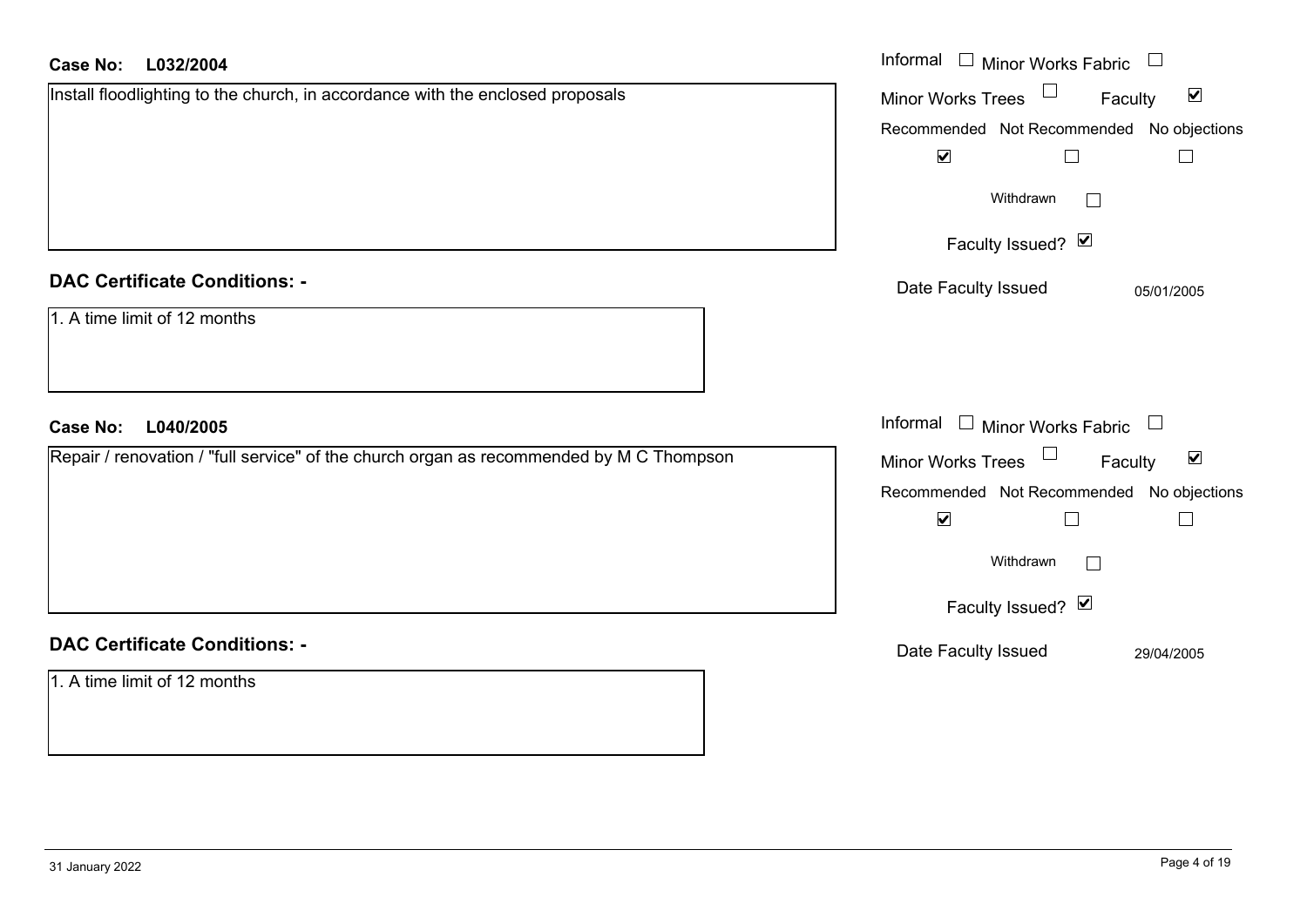| <b>Case No:</b><br>L115/2008                                                                                                                                                                                                      | Informal □ Minor Works Fabric<br>$\Box$                     |
|-----------------------------------------------------------------------------------------------------------------------------------------------------------------------------------------------------------------------------------|-------------------------------------------------------------|
| Roof repairs to Nave and Chancel                                                                                                                                                                                                  | $\blacktriangledown$<br>Minor Works Trees<br>Faculty        |
|                                                                                                                                                                                                                                   | Recommended Not Recommended No objections                   |
|                                                                                                                                                                                                                                   | $\blacktriangledown$                                        |
|                                                                                                                                                                                                                                   | Withdrawn<br>$\mathbb{R}^n$                                 |
|                                                                                                                                                                                                                                   | Faculty Issued? Ø                                           |
| <b>DAC Certificate Conditions: -</b>                                                                                                                                                                                              | Date Faculty Issued<br>13/08/2008                           |
| 1. A time limit of 12 months<br>2. That details of the works are entered in the Log Book so that a record is kept of<br>what has been done                                                                                        |                                                             |
| <b>Case No:</b><br>L127/2009                                                                                                                                                                                                      | Informal ☑ Minor Works Fabric<br>$\Box$                     |
| 1. Removal existing gas boiler                                                                                                                                                                                                    | $\blacktriangledown$<br><b>Minor Works Trees</b><br>Faculty |
| 2. Installation of new: -<br>a) Oil-fired boiler                                                                                                                                                                                  | Recommended Not Recommended No objections                   |
| b) 2,500 litre bunded oil tank                                                                                                                                                                                                    | $\blacktriangledown$<br>$\sim$                              |
|                                                                                                                                                                                                                                   | Withdrawn<br>$\Box$                                         |
|                                                                                                                                                                                                                                   | Faculty Issued? Ø                                           |
| <b>DAC Certificate Conditions: -</b>                                                                                                                                                                                              | Date Faculty Issued<br>20/10/2009                           |
| 1. A time limit of 12 months<br>2. That details of the works are entered in the Log Book so that a record is kept of<br>what has been done<br>3. That all external flue terminals and guards should be finished to match external |                                                             |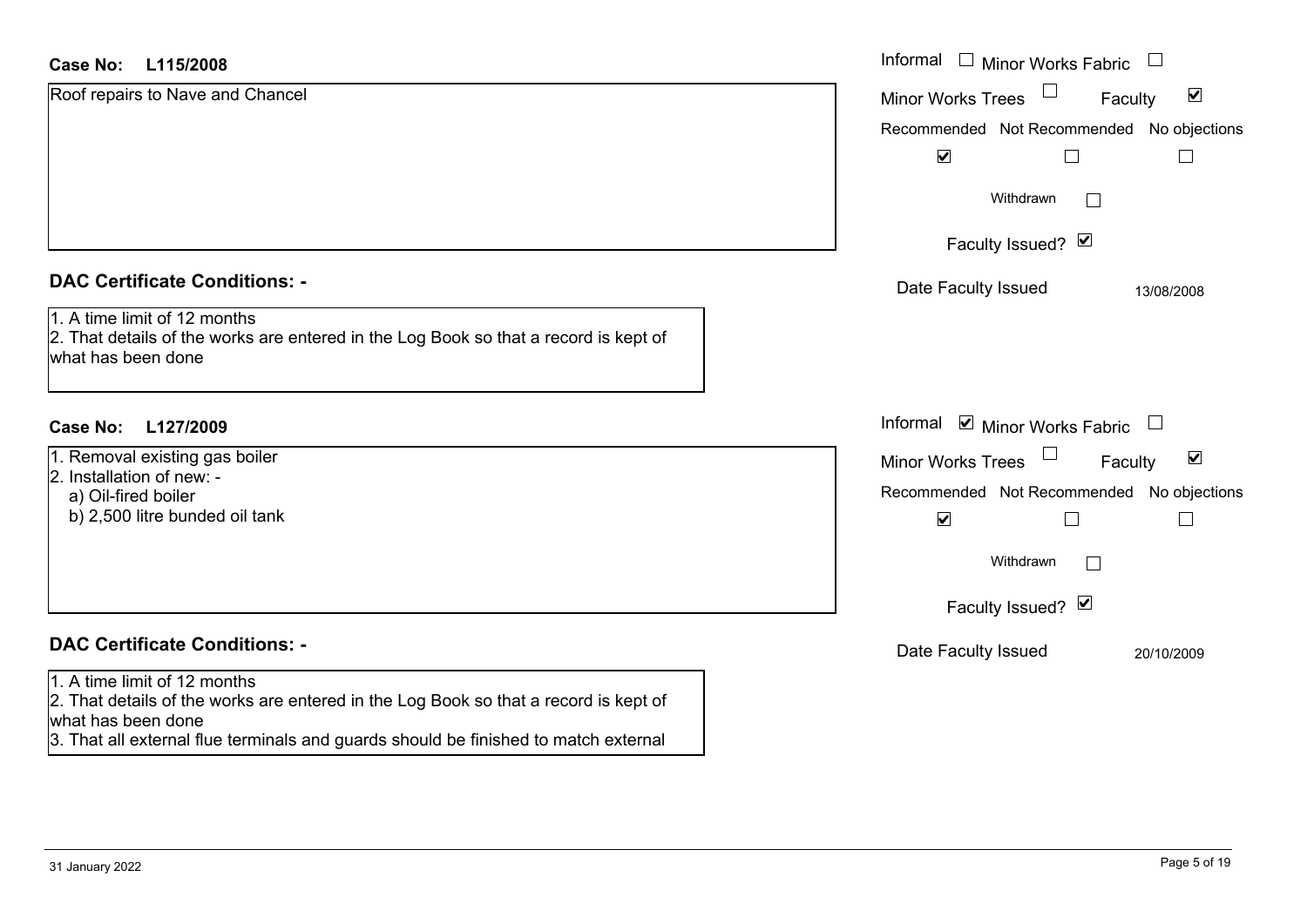| <b>Case No:</b><br>L020/2011                                                                                                                                                                                                                                  | Informal $\Box$ Minor Works Fabric $\Box$                                                                                                                                    |
|---------------------------------------------------------------------------------------------------------------------------------------------------------------------------------------------------------------------------------------------------------------|------------------------------------------------------------------------------------------------------------------------------------------------------------------------------|
| Repairs to the: -<br>1. Chancel<br>2. Nave<br>roofs                                                                                                                                                                                                           | $\blacktriangledown$<br><b>Minor Works Trees</b><br>Faculty<br>Recommended Not Recommended No objections                                                                     |
|                                                                                                                                                                                                                                                               | Withdrawn<br>$\mathbb{R}^n$<br>Faculty Issued? Ø                                                                                                                             |
| <b>DAC Certificate Conditions: -</b><br>1. A time limit of 12 months<br>2. That details of the works are entered in the Log Book so that a record is kept of<br>what has been done                                                                            | Date Faculty Issued<br>19/01/2011                                                                                                                                            |
| <b>Case No:</b><br>L004a/2012                                                                                                                                                                                                                                 | Informal ⊠ Minor Works Fabric<br>$\begin{array}{c} \hline \end{array}$                                                                                                       |
| Installation of: -<br>1. Accessible WC in the Vestry<br>2. Servery in the southwest corner of the South Aisle<br>3. a) Handrail<br>b) Platform Lift<br>at the internal steps from the North Porch into the Nave<br>4. Introduction of Routed Cross Table Font | $\blacktriangledown$<br>Faculty<br><b>Minor Works Trees</b><br>Recommended Not Recommended No objections<br>$\blacktriangledown$<br>Withdrawn<br>$\Box$<br>Faculty Issued? Ø |
| <b>DAC Certificate Conditions: -</b>                                                                                                                                                                                                                          | Date Faculty Issued<br>02/07/2012                                                                                                                                            |
| 1. A time limit of 12 months<br>2. That details of the works are entered in the Log Book so that a record is kept of<br>what has been done                                                                                                                    |                                                                                                                                                                              |

3. That no works shall take place until the PCC, after consultation with the Diocesan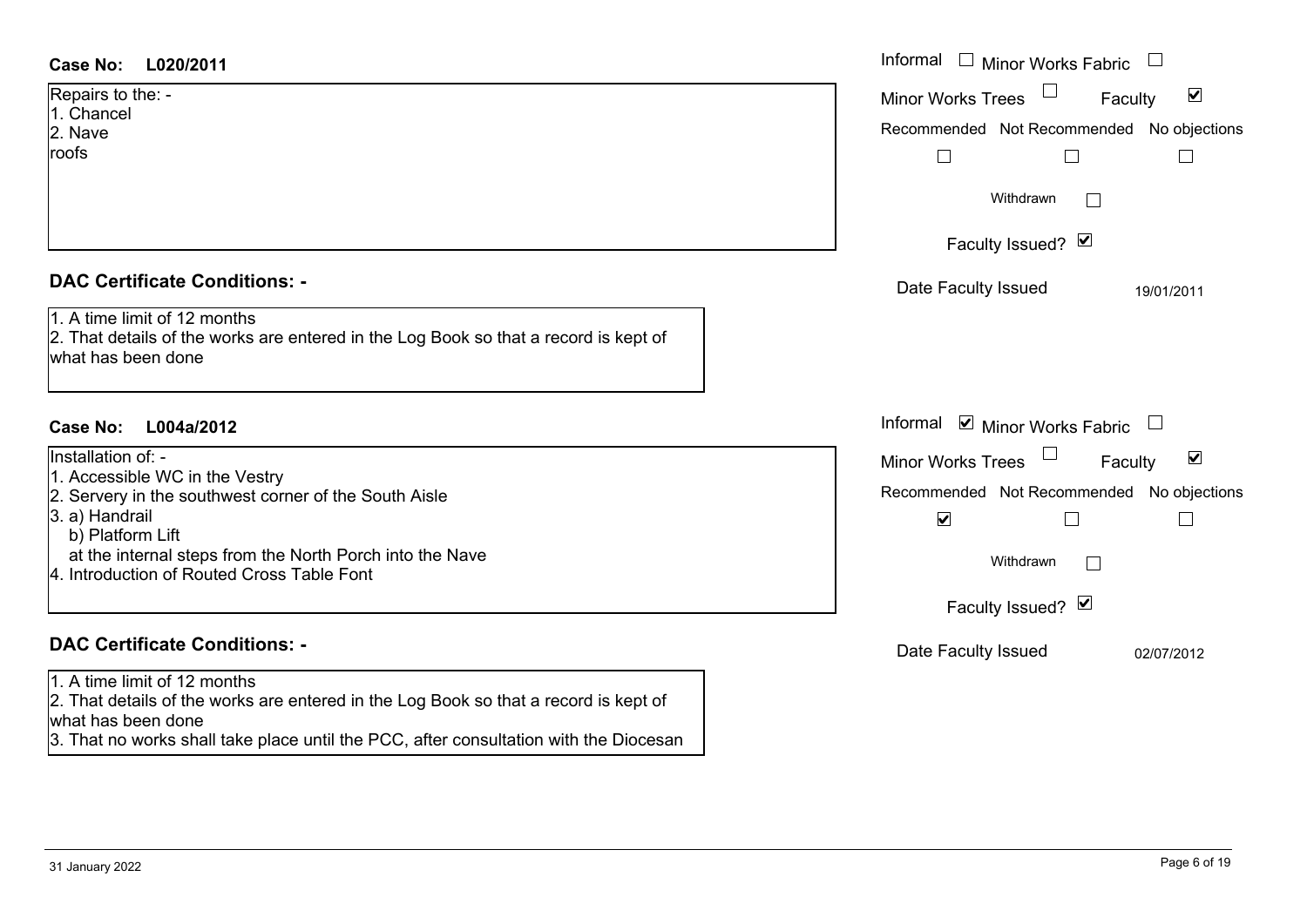| <b>Case No:</b> | L004b/2012 |
|-----------------|------------|
|-----------------|------------|

### **DAC Certificate Conditions: -**

### **DAC Certificate Conditions: -**

1. A time limit of 12 months

2. That details of the works are entered in the Log Book so that a record is kept of what has been done

| Case No:<br>L004b/2012                                                                                                                     | Informal ⊠ Minor Works Fabric                                                                              |
|--------------------------------------------------------------------------------------------------------------------------------------------|------------------------------------------------------------------------------------------------------------|
| Concerning the Font: -<br>1. Removal of steps<br>2. Re-location                                                                            | Minor Works Trees <sup>1</sup><br>$\Box$<br>Faculty<br>Recommended Not Recommended No objections<br>$\Box$ |
|                                                                                                                                            | Withdrawn<br>$\blacktriangledown$<br>Faculty Issued? $\Box$                                                |
| <b>DAC Certificate Conditions: -</b>                                                                                                       | Date Faculty Issued                                                                                        |
| 1. A time limit of 12 months<br>2. That details of the works are entered in the Log Book so that a record is kept of<br>what has been done |                                                                                                            |
| Case No:<br>L011/2013                                                                                                                      | Informal $\Box$ Minor Works Fabric                                                                         |
| 1. Removal of dead wood<br>2. Re-pollarding of 6 Trees<br>3. Investigation of 1 Tree                                                       | Minor Works Trees <b>■</b><br>$\Box$<br>Faculty<br>Recommended Not Recommended No objections               |
|                                                                                                                                            | Withdrawn<br>$\Box$<br>Faculty Issued? $\Box$                                                              |
| <b>DAC Certificate Conditions: -</b>                                                                                                       | Date Faculty Issued                                                                                        |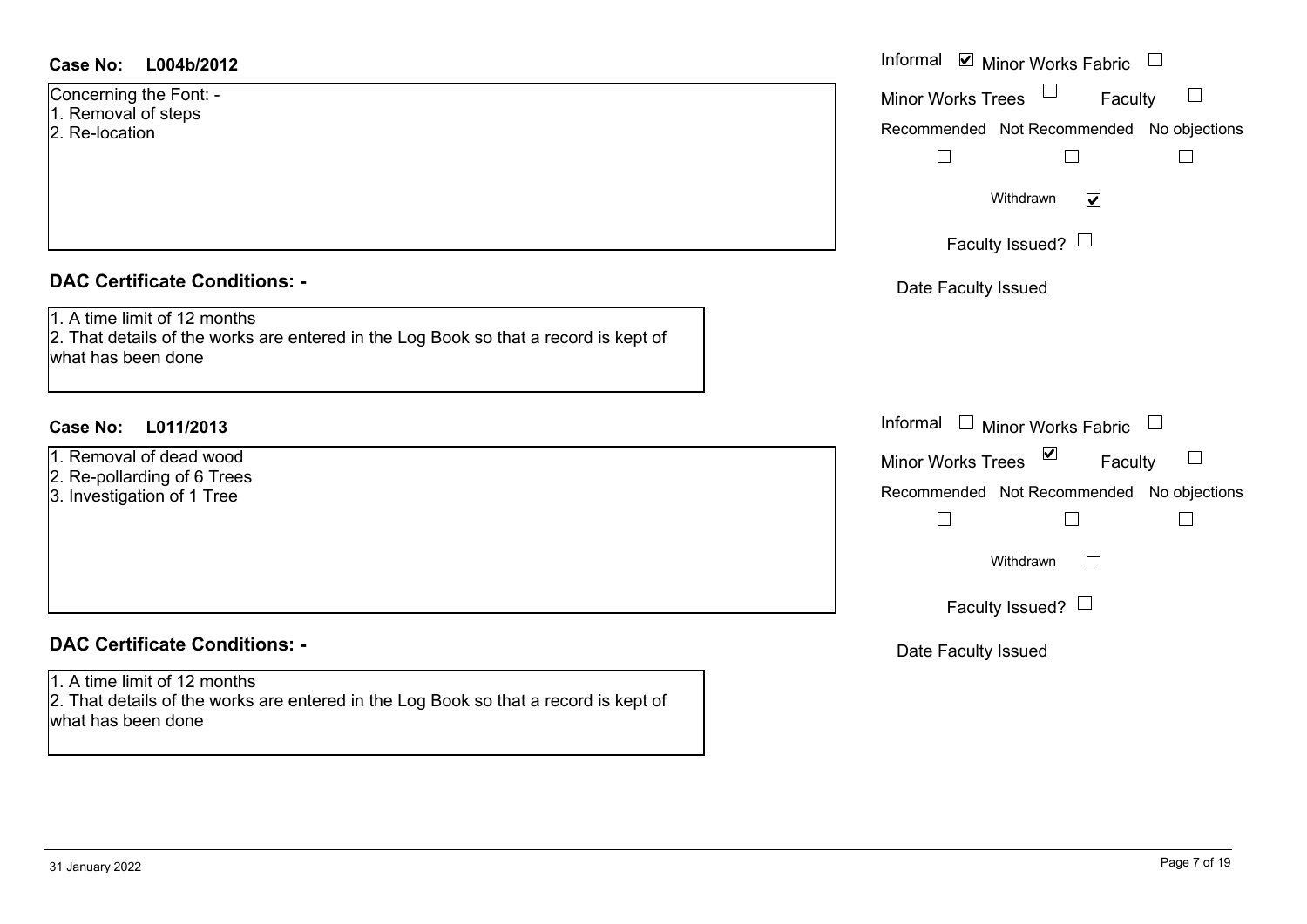| <b>Case No:</b><br>L040/2015                                                                                                               | Informal <u>I</u> Minor Works Fabric <b>⊻</b>             |
|--------------------------------------------------------------------------------------------------------------------------------------------|-----------------------------------------------------------|
| Replacement of Noticeboard in the churchyard                                                                                               | $\Box$<br>Minor Works Trees<br>Faculty                    |
|                                                                                                                                            | No objections<br>Recommended Not Recommended              |
|                                                                                                                                            | $\blacktriangledown$                                      |
|                                                                                                                                            | Withdrawn<br>$\perp$                                      |
|                                                                                                                                            | Faculty Issued? $\Box$                                    |
| <b>DAC Certificate Conditions: -</b>                                                                                                       | Date Faculty Issued                                       |
| 1. A time limit of 12 months<br>2. That details of the works are entered in the Log Book so that a record is kept of<br>what has been done |                                                           |
| <b>Case No:</b>                                                                                                                            | Informal □ Minor Works Fabric<br>$\overline{\phantom{a}}$ |
| Restoring the bells, frames and providing a new upper floor above the bell frame                                                           | $\blacktriangledown$<br>Minor Works Trees<br>Faculty      |
|                                                                                                                                            | Recommended Not Recommended No objections                 |
|                                                                                                                                            | $\blacktriangledown$<br>$\Box$                            |
|                                                                                                                                            | Withdrawn<br>$\vert \ \ \vert$                            |
|                                                                                                                                            | Faculty Issued? Ø                                         |
| <b>DAC Certificate Conditions: -</b>                                                                                                       | Date Faculty Issued<br>21/03/2017                         |
| 1. That details of the works are entered in the Log Book so that a record is kept of<br>what has been done                                 |                                                           |

 $\sim$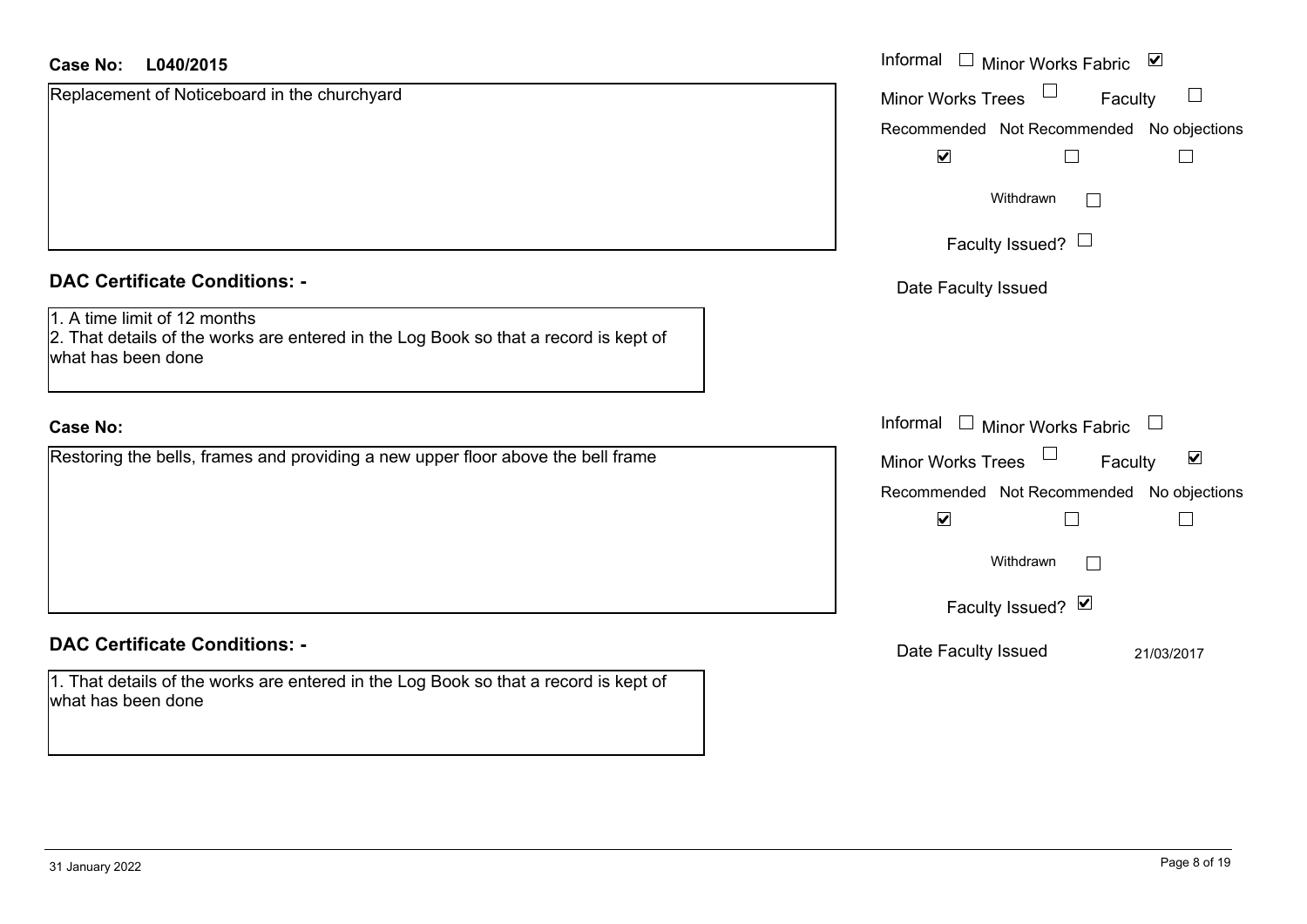### **Case No:**

Felling of 2 Trees: -  $1.1 \times$  Pine 2. 1 x Coniferon churchyard boundary with Church Gate

### **DAC Certificate Conditions: -**

1. That details of the works are entered in the Log Book so that a record is kept of what has been done

### **Case No:**

Stonework repairs to the external walls of the Chancel

### **DAC Certificate Conditions: -**

1. That details of the works are entered in the Log Book so that a record is kept of what has been done

|                                                                                          | Informal $\Box$ Minor Works Fabric $\Box$                                                                                                               |
|------------------------------------------------------------------------------------------|---------------------------------------------------------------------------------------------------------------------------------------------------------|
| $: 2$ Trees: -<br>۱e<br>nifer<br>hyard boundary with Church Gate                         | Minor Works Trees ⊠<br>Faculty<br>Recommended Not Recommended No objections                                                                             |
|                                                                                          | Withdrawn<br>$\sim$                                                                                                                                     |
| rtificate Conditions: -                                                                  | Faculty Issued? $\Box$<br>Date Faculty Issued                                                                                                           |
| etails of the works are entered in the Log Book so that a record is kept of<br>been done |                                                                                                                                                         |
|                                                                                          | Informal $\Box$ Minor Works Fabric $\Box$                                                                                                               |
| rk repairs to the external walls of the Chancel                                          | Minor Works Trees<br>Faculty<br>Recommended Not Recommended No objections<br>$\blacktriangledown$<br>└<br>Withdrawn<br>$\Box$<br>Faculty Issued? $\Box$ |
| rtificate Conditions: -                                                                  | Date Faculty Issued                                                                                                                                     |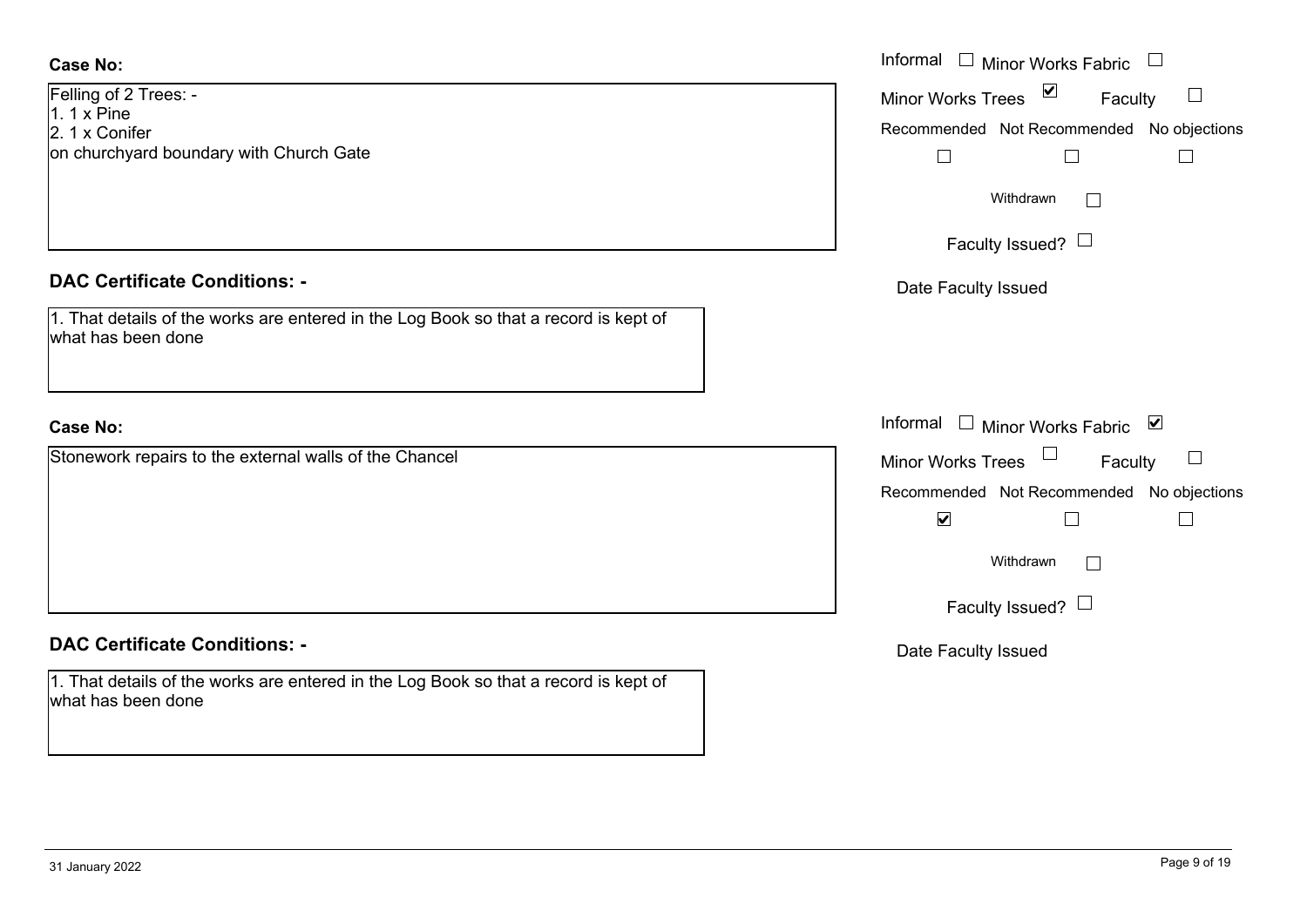### **Ben No: Church**

### **10402 Illston-on-the-Hill, St Michael and All Angels**

| <b>Case No:</b><br>L013/2000         | Informal<br>Minor Works Fabric            |                                 |  |
|--------------------------------------|-------------------------------------------|---------------------------------|--|
| Refurbishment of church Clock        | $\Box$<br><b>Minor Works Trees</b>        | $\blacktriangledown$<br>Faculty |  |
|                                      | Recommended Not Recommended No objections |                                 |  |
|                                      | $\blacktriangledown$                      |                                 |  |
|                                      | Withdrawn                                 | L                               |  |
|                                      | Faculty Issued? $\vert \mathbf{v} \vert$  |                                 |  |
| <b>DAC Certificate Conditions: -</b> | Date Faculty Issued                       | 25/05/2000                      |  |
| 1. A time limit of 12 months         |                                           |                                 |  |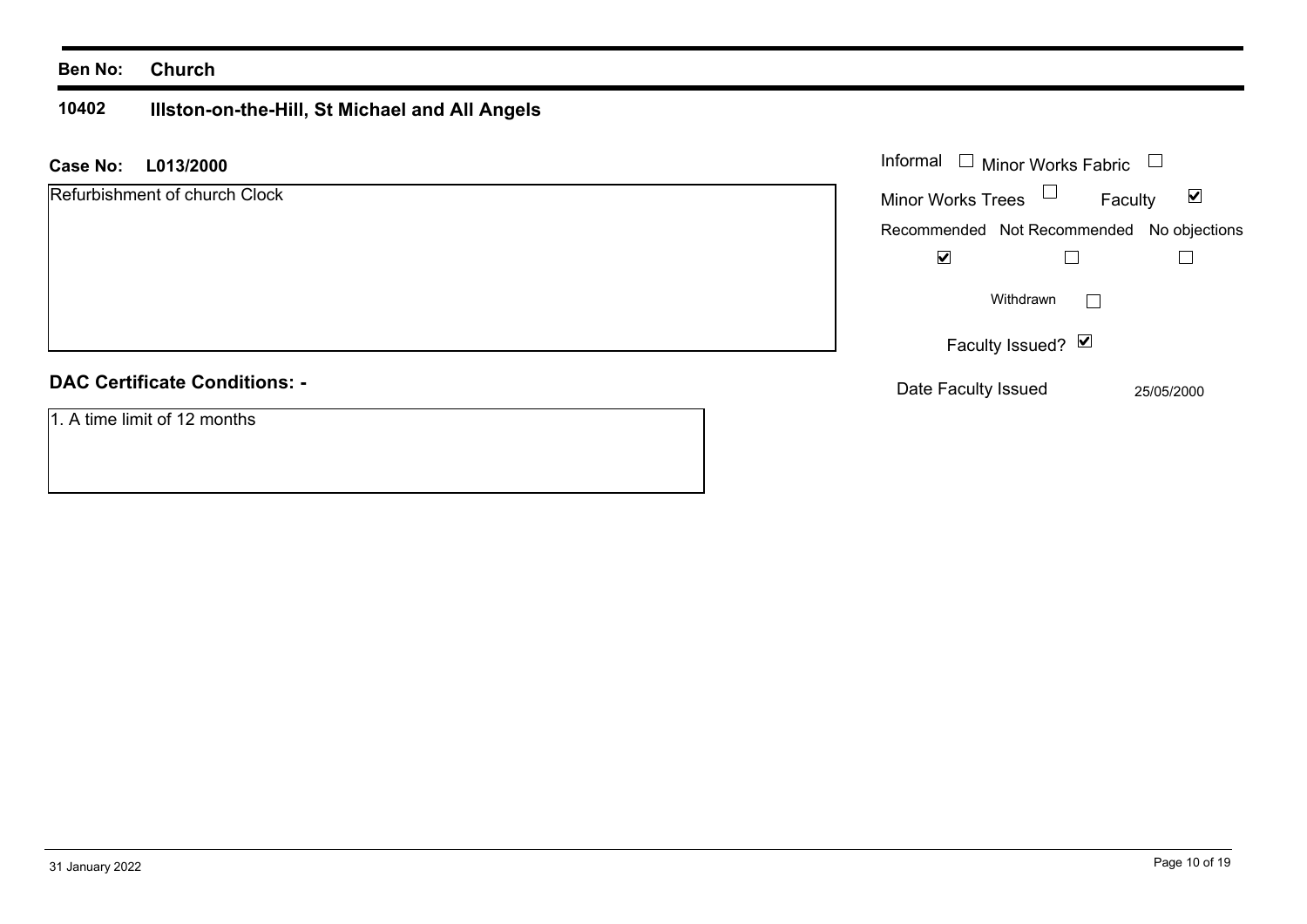### **L088/2000Case No:** Informal

| 1. Various like for like repairs to stonework, windows and rainwater goods (Certificated 31 July 2000) |  |  |  |
|--------------------------------------------------------------------------------------------------------|--|--|--|
| 2. Installation of Lych Gate                                                                           |  |  |  |

### **DAC Certificate Conditions: -**

1. A time limit of 12 months

2. That the appointed architect should monitor the works from time to time, particularly the work to the external stonework

### **L128/2005Case No:** Informal

Electrical re-wiring of the circuits for: -

- 1. Under-seat tubular heaters
- 2. Overhead radiant heaters
- 3. Chancel lights
- 4. Sundry items All as delineated in the specification of Lowe Electrical dated 27 July 2005

## **DAC Certificate Conditions: -**

1. A time limit of 12 months

2. That MICV (mineral insulated cables with a PVC/LSF sheath) or fire resistant cables such as Pirelli FP 200 GOLD should be used

3. That all wiring should be as unobtrusive as possible and of an appropriate colour to

| Informal<br><b>Minor Works Fabric</b>                                                                         |  |
|---------------------------------------------------------------------------------------------------------------|--|
| $\blacktriangledown$<br><b>Minor Works Trees</b><br>Faculty<br>Recommended Not Recommended No objections<br>⊻ |  |
| Withdrawn<br>Faculty Issued? L                                                                                |  |
| Date Faculty Issued                                                                                           |  |
|                                                                                                               |  |
| Informal<br><b>Minor Works Fabric</b>                                                                         |  |
| $\vert\bm{\mathsf{v}}\vert$<br><b>Minor Works Trees</b><br>Faculty                                            |  |
| Recommended Not Recommended No objections<br>⊻                                                                |  |
| Withdrawn                                                                                                     |  |
| Faculty Issued? Ø                                                                                             |  |
| Date Faculty Issued<br>03/11/2005                                                                             |  |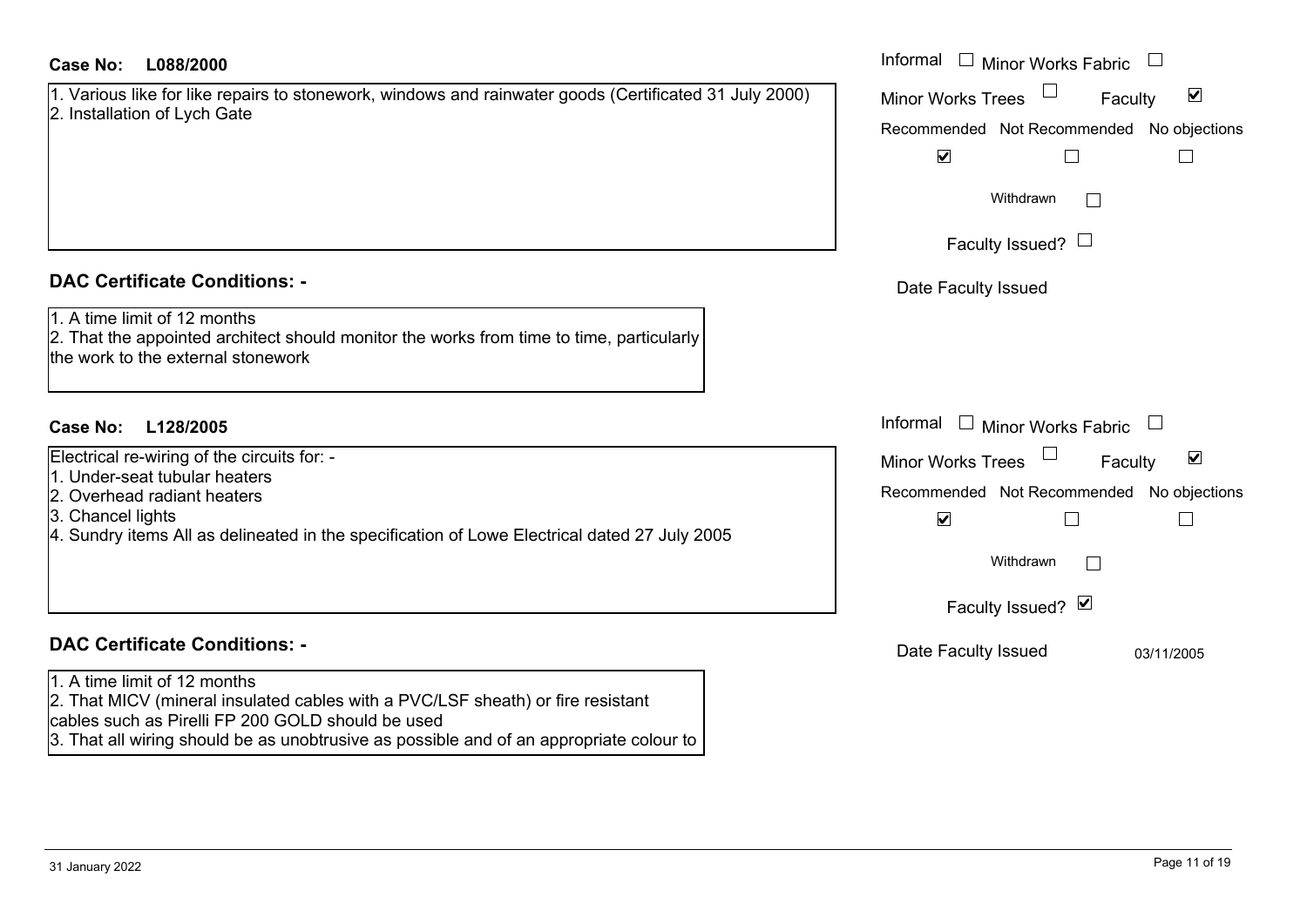#### **L173/2006Case No:**

| <b>Case No:</b><br>L173/2006                                                                                                | Informal □ Minor Works Fabric                                  |
|-----------------------------------------------------------------------------------------------------------------------------|----------------------------------------------------------------|
| Creation of 10' x 10' Garden of Remembrance                                                                                 | $\blacktriangledown$<br>Minor Works Trees<br>Faculty           |
|                                                                                                                             | Recommended Not Recommended No objections                      |
|                                                                                                                             | $\blacktriangledown$<br>$\Box$                                 |
|                                                                                                                             | Withdrawn                                                      |
|                                                                                                                             | Faculty Issued? $\Box$                                         |
| <b>DAC Certificate Conditions: -</b>                                                                                        | Date Faculty Issued                                            |
| 1. A time limit of 12 months                                                                                                |                                                                |
| <b>Case No:</b><br>L096/2007                                                                                                | Informal $\Box$ Minor Works Fabric<br>$\overline{\phantom{a}}$ |
| Fell 1 Yew Tree adjacent to the churchyard boundary wall                                                                    | $\triangledown$<br>$\Box$<br>Minor Works Trees<br>Faculty      |
|                                                                                                                             | Recommended Not Recommended<br>No objections                   |
|                                                                                                                             | $\Box$<br>$\Box$<br>$\Box$                                     |
|                                                                                                                             | Withdrawn                                                      |
|                                                                                                                             | Faculty Issued? $\Box$                                         |
| <b>DAC Certificate Conditions: -</b>                                                                                        | Date Faculty Issued                                            |
| 1. That the PCC supplies a: -<br>a) Photograph of the tree<br>b) Copy of the PCC Minute authorising the felling of the tree |                                                                |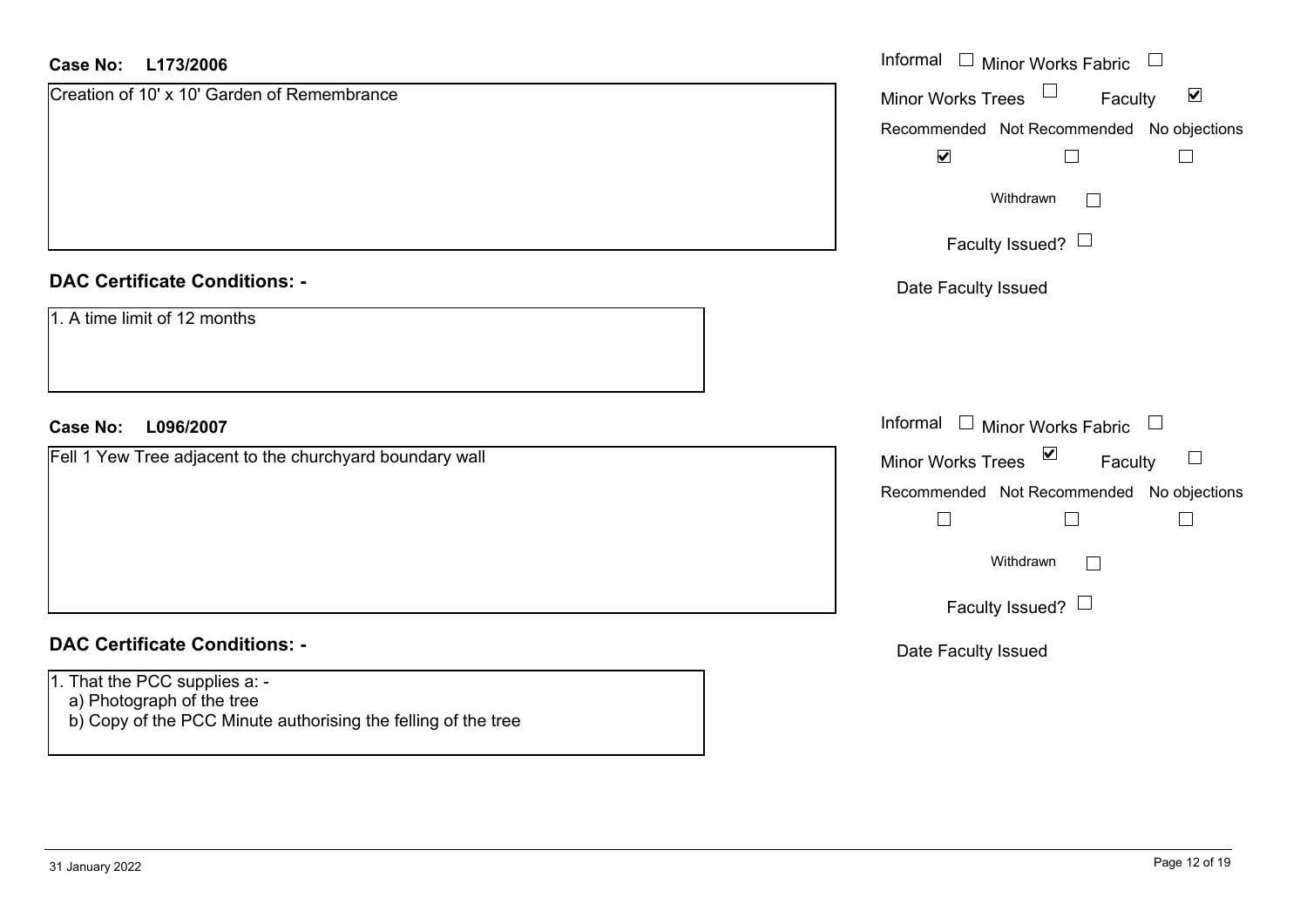| <b>Case No:</b><br>L108/2009                                                                                                                                                                                                  | Informal ⊠ Minor Works Fabric                                                                                                              |
|-------------------------------------------------------------------------------------------------------------------------------------------------------------------------------------------------------------------------------|--------------------------------------------------------------------------------------------------------------------------------------------|
| 1. Removal and disposal of 2 sets of pews and the associated platforms west of the Font: -<br>a) In the southwest corner of the Nave<br>b) At the west end of the South Aisle<br>2. Installation of level ventilated flooring | Minor Works Trees<br>Faculty<br>$\Box$<br>Recommended Not Recommended No objections<br>$\Box$<br>Withdrawn<br>Faculty Issued? Ø            |
| <b>DAC Certificate Conditions: -</b><br>1. A time limit of 12 months<br>2. That details of the works are entered in the Log Book so that a record is kept of<br>what has been done                                            | Date Faculty Issued<br>09/07/2009                                                                                                          |
| <b>Case No:</b><br>L049/2010                                                                                                                                                                                                  | Informal ⊠ Minor Works Fabric                                                                                                              |
| Introduction of: -<br>1. New Stained Glass Window as a War Memorial<br>2. Memorial plaque to Vanessa Lloyd-Davies below the window                                                                                            | <b>Minor Works Trees</b><br>Faculty<br>Recommended Not Recommended No objections<br>$\blacktriangledown$<br>Withdrawn<br>Faculty Issued? Ø |
| <b>DAC Certificate Conditions: -</b>                                                                                                                                                                                          | Date Faculty Issued<br>30/01/2012                                                                                                          |
| 1. A time limit of 12 months<br>2. That details of the works are entered in the Log Book so that a record is kept of<br>lwhat has been done<br>3. That either design i or iii is chosen                                       |                                                                                                                                            |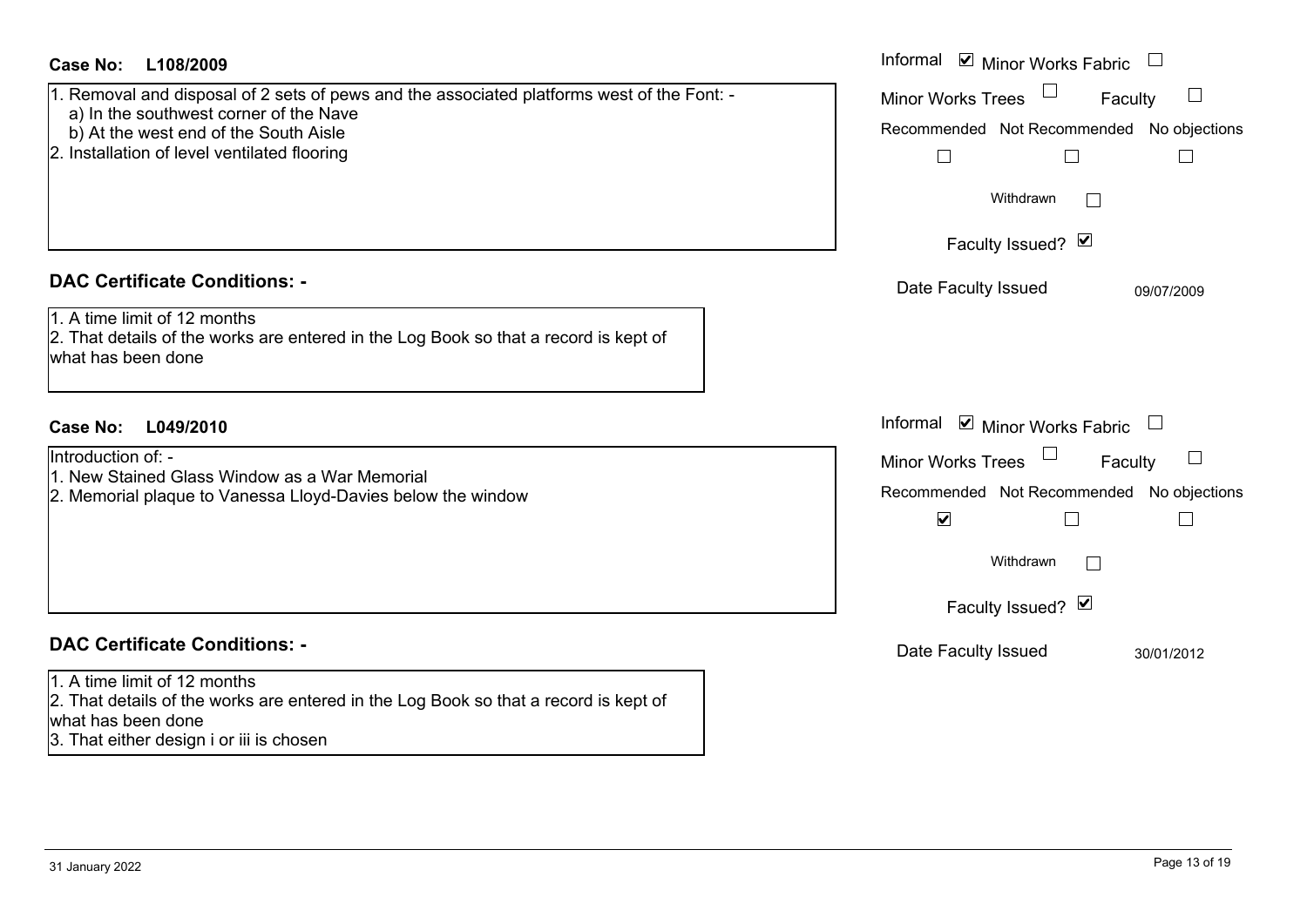### **L152/2012Case No:** Informal

Re-decoration of the Chancel

|  |  | <b>DAC Certificate Conditions: -</b> |  |
|--|--|--------------------------------------|--|
|--|--|--------------------------------------|--|

1. A time limit of 12 months

2. That details of the works are entered in the Log Book so that a record is kept of what has been done

### **Case No:**

1. Crown lift 2x Lime Trees at entrance to 3.8m, and remove major deadwood.

2. Crown lift Lime Tree at rear to 3.8m, remove deadwood and crown thin by 10-15%

3. 2 x Holly Trees crown reduce/trim by 50-100cm, clear back from public footpath

### **DAC Certificate Conditions: -**

1. That details of the works are entered in the Log Book so that a record is kept of what has been done

2. That work should avoid disturbance to nesting birds. Birds can nest in many places including buildings, trees, shrubs dense ivy, and bramble/rose scrub. Nesting birds

| L152/2012                                                                                                                                            | Informal<br>$\Box$ Minor Works Fabric<br>⊻      |
|------------------------------------------------------------------------------------------------------------------------------------------------------|-------------------------------------------------|
| ation of the Chancel                                                                                                                                 | Minor Works Trees<br>Faculty                    |
|                                                                                                                                                      | Recommended Not Recommended No objections       |
|                                                                                                                                                      |                                                 |
|                                                                                                                                                      | Withdrawn<br>$\blacktriangledown$               |
|                                                                                                                                                      | Faculty Issued? $\Box$                          |
| rtificate Conditions: -                                                                                                                              | Date Faculty Issued                             |
| limit of 12 months<br>etails of the works are entered in the Log Book so that a record is kept of<br>been done                                       |                                                 |
|                                                                                                                                                      | Informal<br>$\Box$<br><b>Minor Works Fabric</b> |
| lift 2x Lime Trees at entrance to 3.8m, and remove major deadwood.                                                                                   | Minor Works Trees ⊠<br>Faculty                  |
| lift Lime Tree at rear to 3.8m, remove deadwood and crown thin by 10-15%<br>Ily Trees crown reduce/trim by 50-100cm, clear back from public footpath | Recommended Not Recommended No objections       |
|                                                                                                                                                      | $\blacktriangledown$                            |
|                                                                                                                                                      | Withdrawn                                       |
|                                                                                                                                                      | Faculty Issued?                                 |

Date Faculty Issued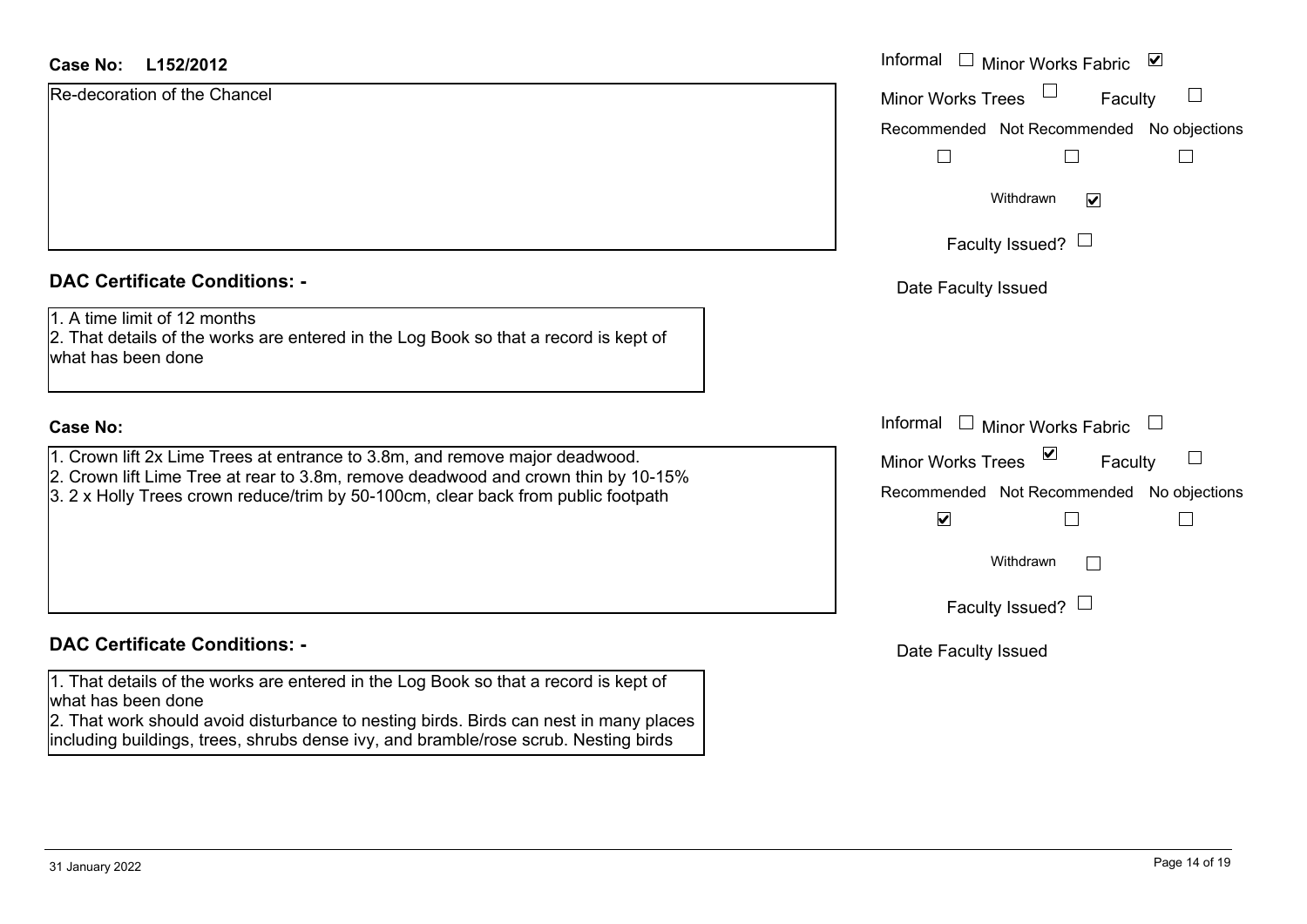| <b>Case No:</b>                                                                                                                               | Informal $\square$<br>Minor Works Fabric ⊠                  |
|-----------------------------------------------------------------------------------------------------------------------------------------------|-------------------------------------------------------------|
| <b>Creation of Garden of Remembrance</b>                                                                                                      | $\Box$<br><b>Minor Works Trees</b><br>Faculty               |
|                                                                                                                                               | Recommended Not Recommended No objections                   |
|                                                                                                                                               | $\blacktriangledown$                                        |
|                                                                                                                                               | Withdrawn<br>$\Box$                                         |
|                                                                                                                                               | Faculty Issued? $\Box$                                      |
| <b>DAC Certificate Conditions: -</b>                                                                                                          | Date Faculty Issued                                         |
| 1. That details of the works are entered in the Log Book so that a record is kept of<br>what has been done                                    |                                                             |
| <b>Case No:</b>                                                                                                                               | Informal<br>$\perp$<br>Minor Works Fabric<br>$\Box$         |
| Installation of Handrails to: -                                                                                                               | $\blacktriangledown$<br><b>Minor Works Trees</b><br>Faculty |
| 1. Pulpit<br>2. Bell Tower                                                                                                                    | Recommended Not Recommended No objections                   |
| steps                                                                                                                                         | $\blacktriangledown$                                        |
|                                                                                                                                               | Withdrawn<br>$\mathbf{1}$                                   |
|                                                                                                                                               | Faculty Issued? $\Box$                                      |
| <b>DAC Certificate Conditions: -</b>                                                                                                          | Date Faculty Issued<br>06/04/2020                           |
| 1. That details of the works are entered in the Log Book so that a record is kept of<br>what has been done                                    |                                                             |
| 2. That, where possible, all fixings should be made into joints, not stonework, using<br>stainless steel or non-ferrous screws in fibre plugs |                                                             |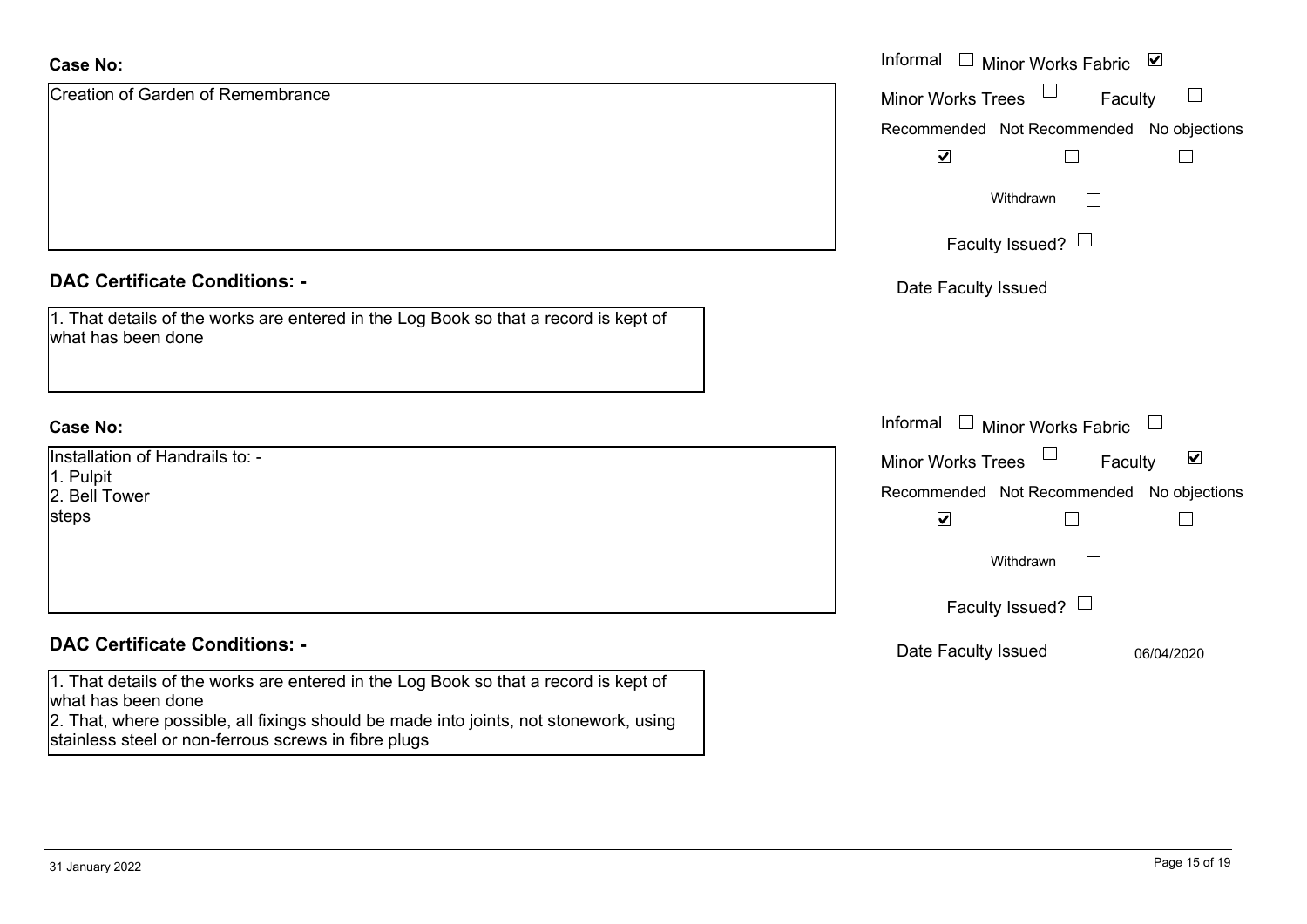### **Ben No: Church**

#### **20207 Isley Walton, All Saints**

### **L104/2000 Case No:** Informal

| Repair and refurbishment of Organ    | <b>Minor Works Trees</b>                  | Faculty                     | ☑          |
|--------------------------------------|-------------------------------------------|-----------------------------|------------|
|                                      | Recommended Not Recommended No objections |                             |            |
|                                      | ☑                                         |                             |            |
|                                      |                                           | Withdrawn<br>$\blacksquare$ |            |
|                                      |                                           | Faculty Issued? Ø           |            |
| <b>DAC Certificate Conditions: -</b> | Date Faculty Issued                       |                             | 05/01/2001 |
| 1. A time limit of 12 months         |                                           |                             |            |

Minor Works Fabric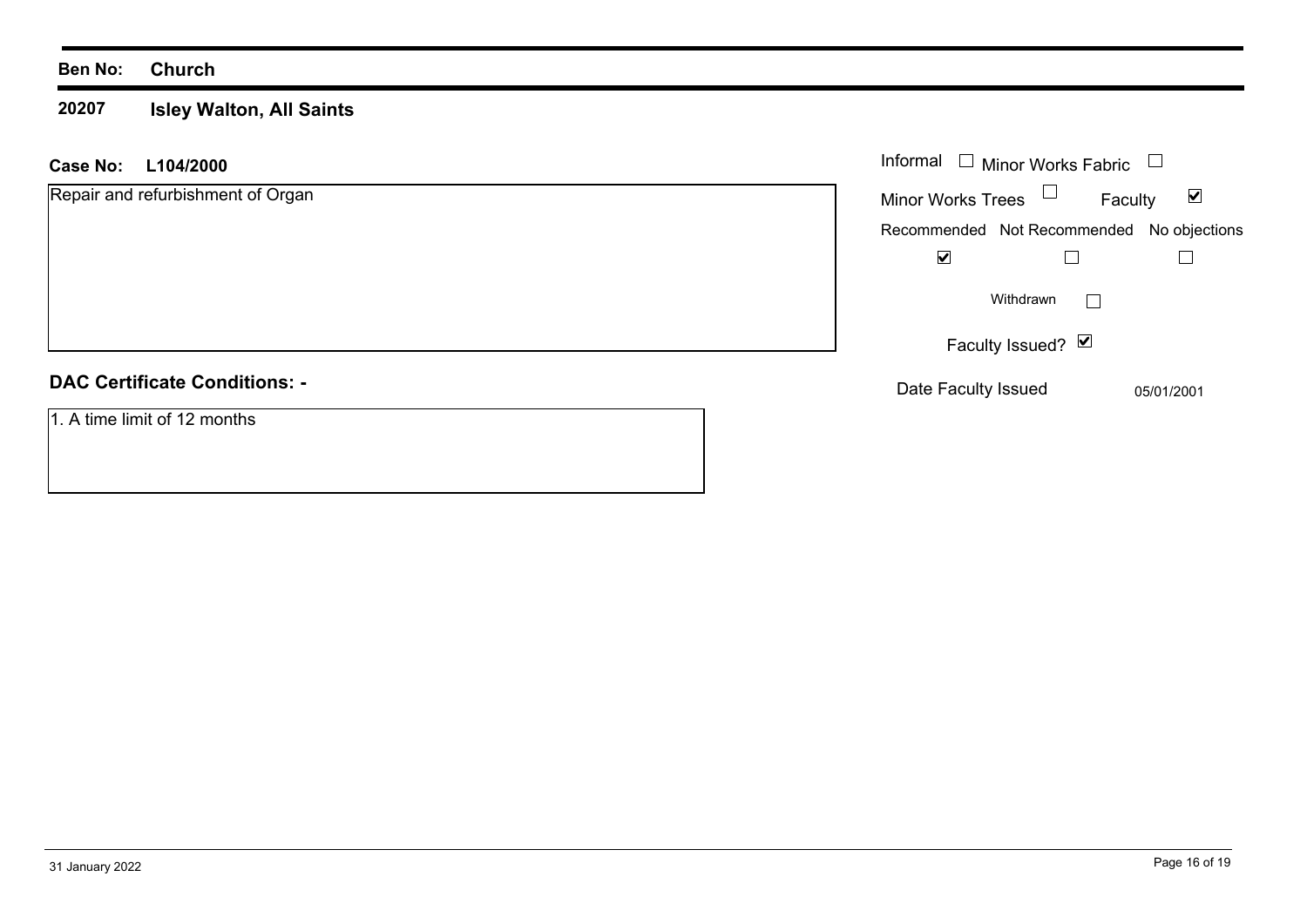| <b>Case No:</b><br>L174/2012                                                                                                               | Informal $\Box$ Minor Works Fabric $\Box$            |
|--------------------------------------------------------------------------------------------------------------------------------------------|------------------------------------------------------|
| Replacement of existing wooden bellframe with a steel bellframe                                                                            | $\blacktriangledown$<br>Minor Works Trees<br>Faculty |
|                                                                                                                                            | Recommended Not Recommended No objections            |
|                                                                                                                                            | $\blacktriangledown$<br>$\Box$<br>$\Box$             |
|                                                                                                                                            | Withdrawn                                            |
|                                                                                                                                            | Faculty Issued? Ø                                    |
| <b>DAC Certificate Conditions: -</b>                                                                                                       | Date Faculty Issued<br>28/03/2013                    |
| 1. A time limit of 12 months<br>2. That details of the works are entered in the Log Book so that a record is kept of<br>what has been done |                                                      |
| <b>Case No:</b>                                                                                                                            | Informal $\Box$ Minor Works Fabric $\Box$            |
| <b>Future Development</b>                                                                                                                  | Minor Works Trees<br>$\blacktriangledown$<br>Faculty |
|                                                                                                                                            | Recommended Not Recommended<br>No objections         |
|                                                                                                                                            | $\Box$<br>$\Box$<br>$\Box$                           |
|                                                                                                                                            | Withdrawn<br>$\blacktriangledown$                    |
|                                                                                                                                            | Faculty Issued? $\Box$                               |
| <b>DAC Certificate Conditions: -</b>                                                                                                       | Date Faculty Issued                                  |
| 1. That details of the works are entered in the Log Book so that a record is kept of<br>what has been done                                 |                                                      |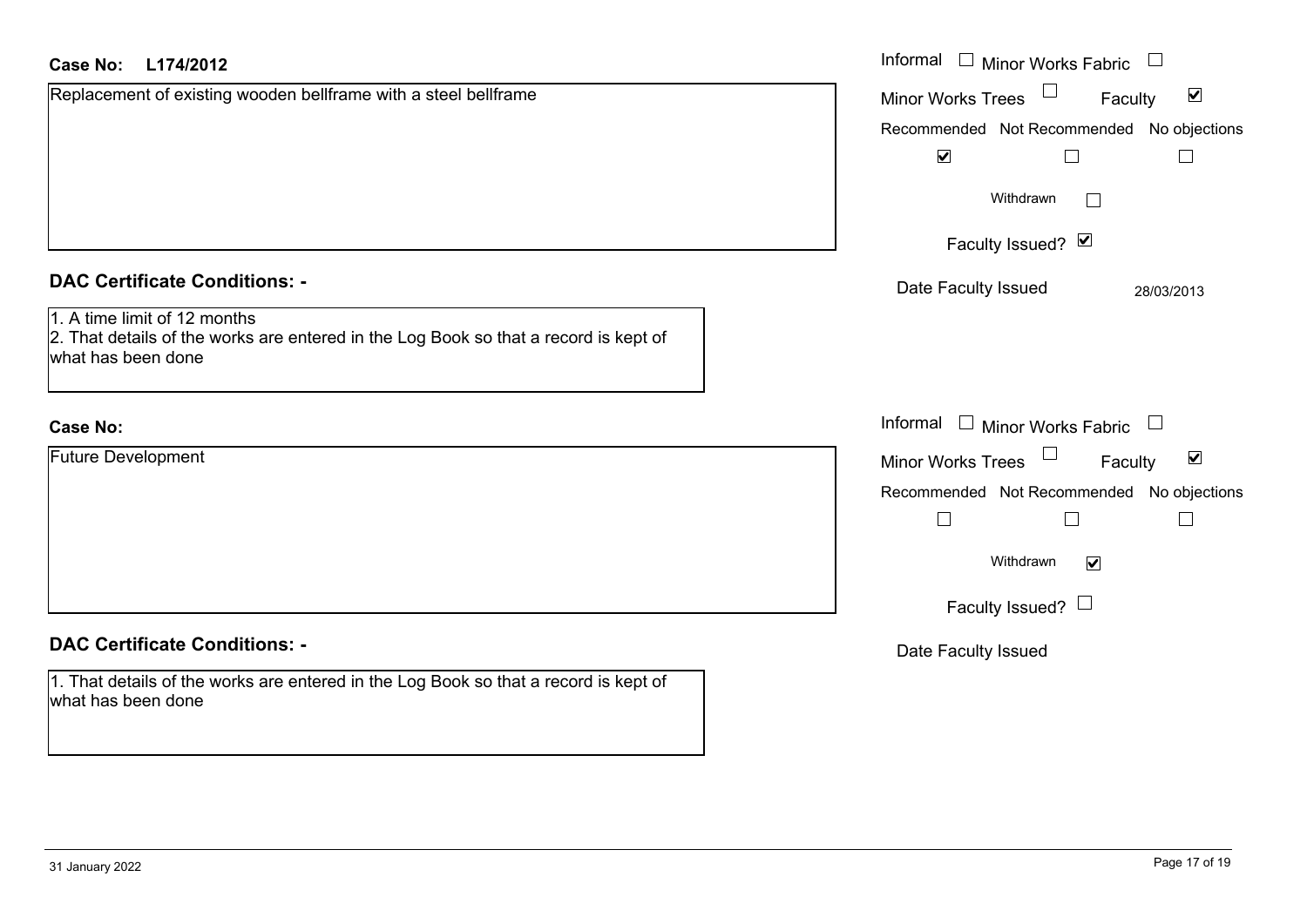| <b>Case No:</b>                                                                                            | Informal $\Box$ Minor Works Fabric $\Box$            |
|------------------------------------------------------------------------------------------------------------|------------------------------------------------------|
| Application for the approval of Local Churchyard Regulations                                               | $\blacktriangledown$<br>Faculty<br>Minor Works Trees |
|                                                                                                            | Recommended Not Recommended No objections            |
|                                                                                                            | $\Box$<br>$\Box$<br>$\overline{\phantom{a}}$         |
|                                                                                                            | Withdrawn<br>$\blacktriangledown$                    |
|                                                                                                            | Faculty Issued? $\Box$                               |
| <b>DAC Certificate Conditions: -</b>                                                                       | Date Faculty Issued                                  |
| 1. That details of the works are entered in the Log Book so that a record is kept of<br>what has been done |                                                      |
| <b>Case No:</b>                                                                                            | Informal □ Minor Works Fabric ⊠                      |
| Repair a section of the churchyard wall                                                                    | Minor Works Trees<br>Faculty                         |
|                                                                                                            | Recommended Not Recommended No objections            |
|                                                                                                            | $\blacktriangledown$<br>$\Box$<br>$\mathbb{L}$       |
|                                                                                                            | Withdrawn<br>$\overline{1}$                          |
|                                                                                                            | Faculty Issued? $\Box$                               |
| <b>DAC Certificate Conditions: -</b>                                                                       | Date Faculty Issued                                  |
| 1. That details of the works are entered in the Log Book so that a record is kept of<br>what has been done |                                                      |